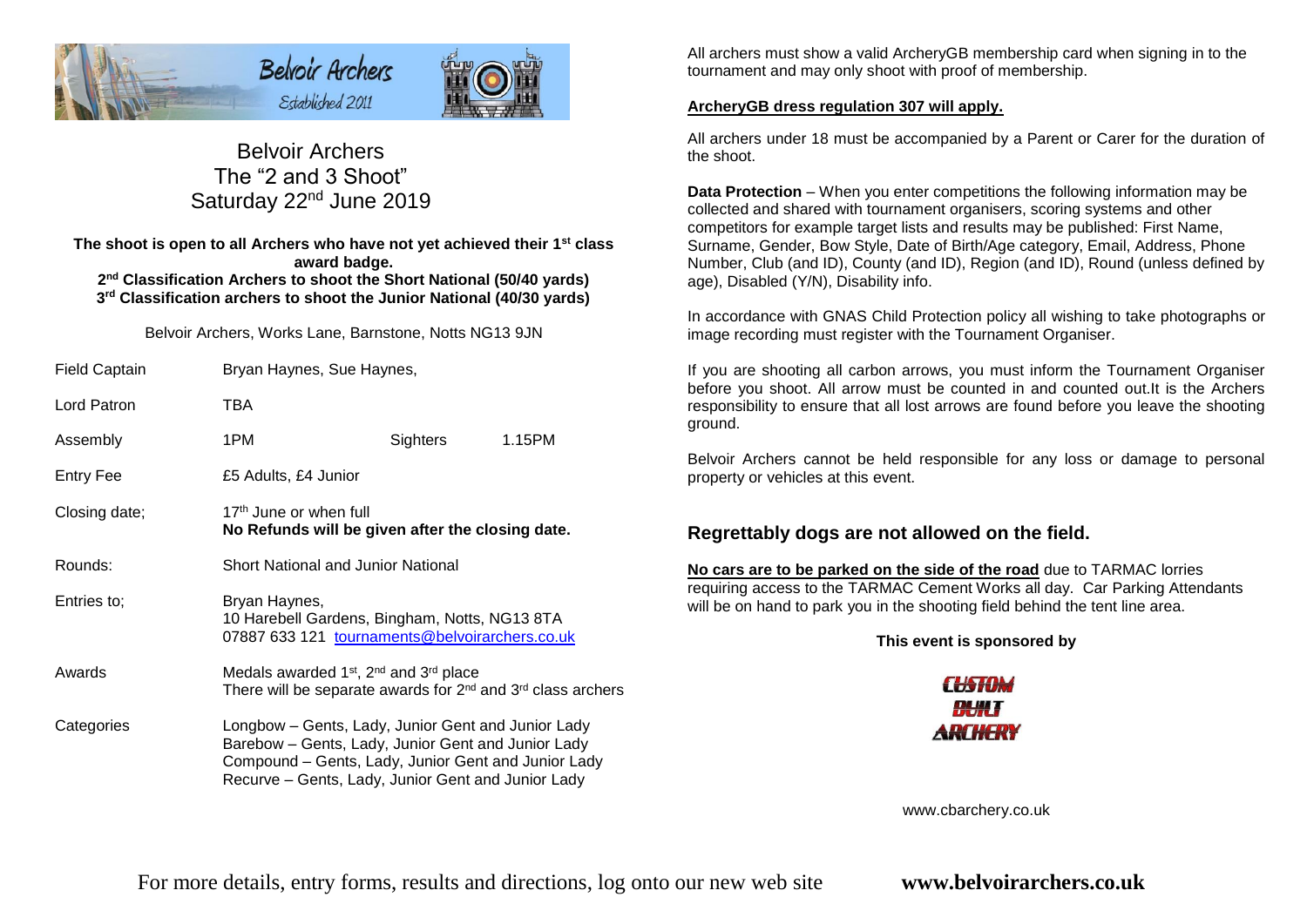**Belvoir Archers " The 2 and 3 shoot" Sponsored by Custom Built Archery Saturday 22nd June 2019**

# **The shoot is open to all Archers who have not yet achieved their 1st class award badge. 2 nd Classification archers to shoot the Short National (50/40 yards) 3 rd Classification archers to shoot the Junior National (40/30 yards) TEA AND COFFEE AVAILABLE FREE OF CHARGE – JUST BRING YOUR OWN MUG ENTRIES VIA CLUB SECRETARIES ONLY THERE ARE A MAXIMUM OF 21 BOSSES, 84 SPACES FOR THE SHOOT**

| Name<br>Please indicate First and Second<br>Name | ArcheryGB<br><b>Number</b> | Left or Right<br>Handed<br>Archer | Special Requirements see<br>note 1 | Gender<br>M/F | Adult<br>Junior<br>IncJunior DOB | <b>Bow Type</b><br>CLBR BB | <b>Classification</b><br>3rd Class<br>2 <sup>nd</sup> Class |
|--------------------------------------------------|----------------------------|-----------------------------------|------------------------------------|---------------|----------------------------------|----------------------------|-------------------------------------------------------------|
|                                                  |                            |                                   |                                    |               |                                  |                            |                                                             |
|                                                  |                            |                                   |                                    |               |                                  |                            |                                                             |
|                                                  |                            |                                   |                                    |               |                                  |                            |                                                             |
|                                                  |                            |                                   |                                    |               |                                  |                            |                                                             |
|                                                  |                            |                                   |                                    |               |                                  |                            |                                                             |
|                                                  |                            |                                   |                                    |               |                                  |                            |                                                             |
|                                                  |                            |                                   |                                    |               |                                  |                            |                                                             |
|                                                  |                            |                                   |                                    |               |                                  |                            |                                                             |

Note 1 – please indicate if you have any special requirements such as a wheel chair or perching stool and whether they need to remain on the shooting line

Contact Details:

Name \_\_\_\_\_\_\_\_\_\_\_\_\_\_\_\_\_\_\_\_\_\_\_\_\_\_\_\_\_\_\_\_\_\_\_ Email \_\_\_\_\_\_\_\_\_\_\_\_\_\_\_\_\_\_\_\_\_\_\_\_\_\_\_\_\_\_\_\_\_\_\_\_\_\_\_\_\_\_\_\_\_\_\_\_\_\_\_\_\_\_\_\_\_\_\_\_\_\_\_\_  $\blacktriangle$  Address  $\color{black}$  CLUB  $\color{black}$ Telephone Number \_\_\_\_\_\_\_\_\_\_\_\_\_\_\_\_\_\_\_\_\_\_\_\_\_\_\_\_\_\_\_\_\_\_\_\_\_\_\_\_\_ \_\_\_\_\_\_\_\_\_\_\_\_\_\_ Total Fee Paid \_\_\_\_\_\_\_\_\_\_\_\_\_\_\_\_\_\_\_\_\_\_\_\_\_\_\_\_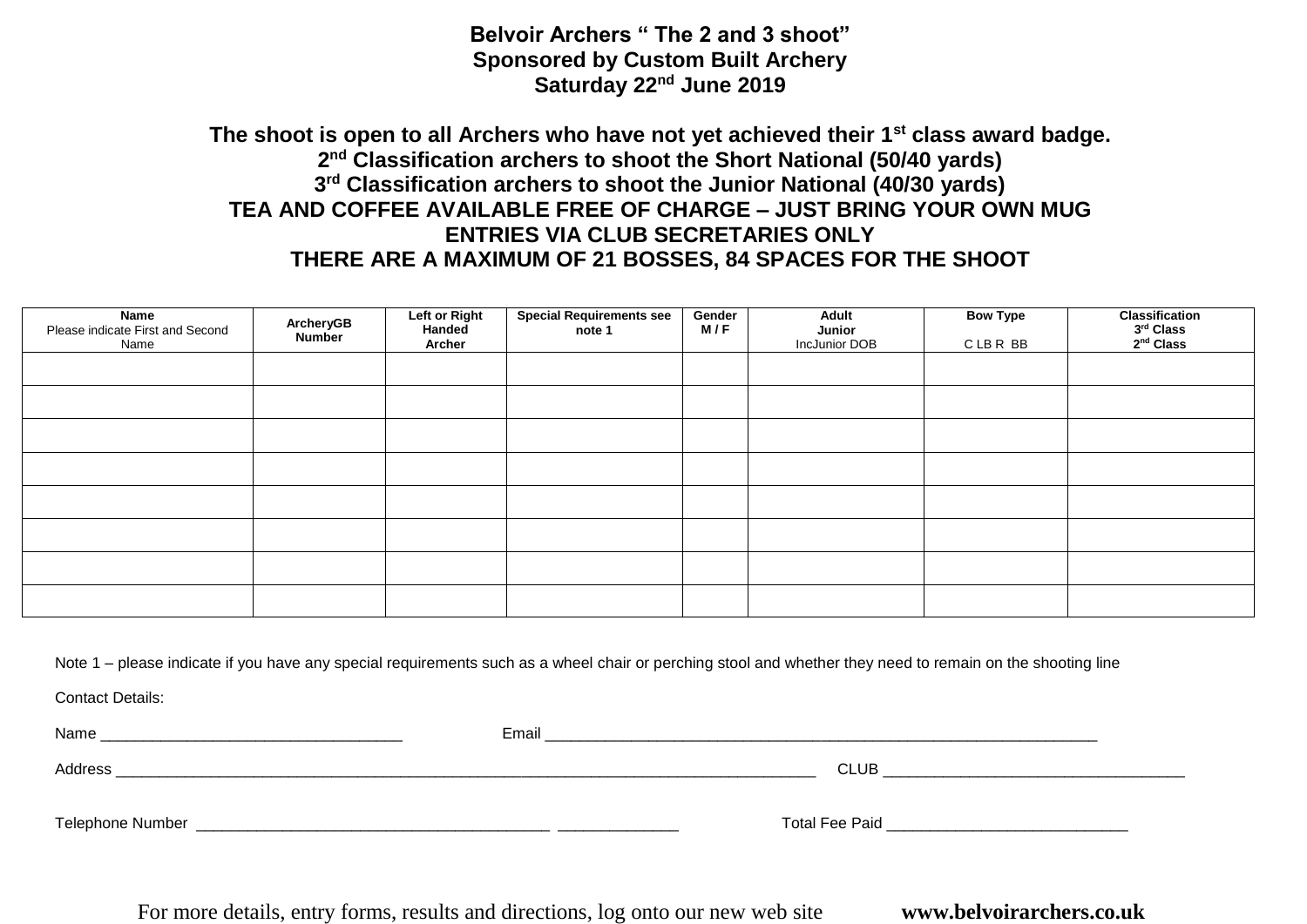Cheques payable to **Belvoir Archers**. Entries to Bryan Haynes, 10 Harebell Gardens, Bingham, Notts. NG13 8TA.

### **From A46 Newark**

From Newark take the A46 to Bingham and exit at the Saxondale Roundabout, follow the signs A52 towards Grantham. After 3/4 mile, turn right across the dual carriage way towards Langar.

Follow the country road to Langar.

As you leave Langar, turn left onto Coach Gap Lane, towards the Wildflower Farm.

Follow the road past the buildings for just over ½ mile, and follow the road to the left. **Beware of the speed bumps**

Belvoir Archers shooting field will be on your left just before TARMAC Cement Works.

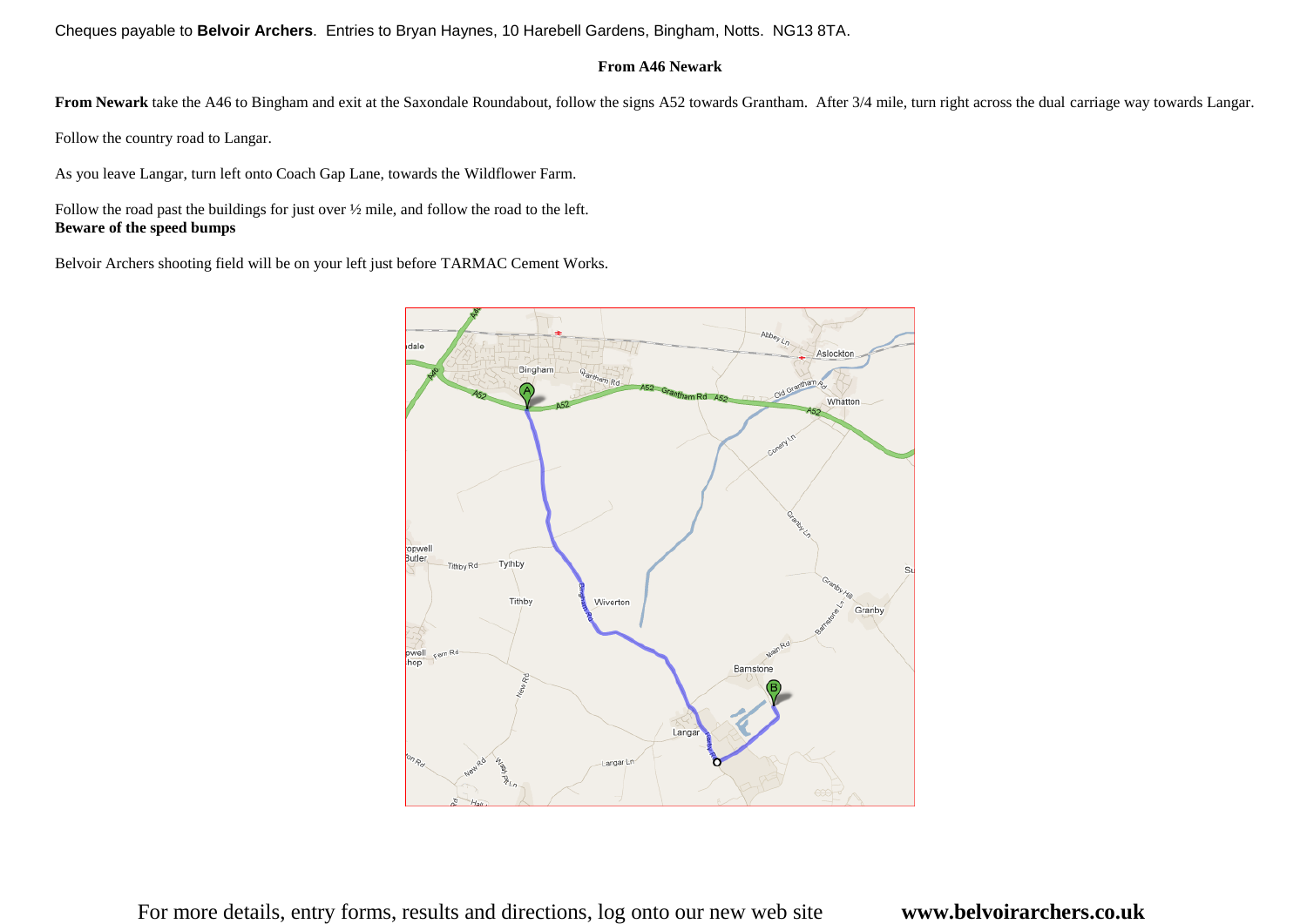#### **From A52 Grantham**

Take the A52 towards Nottingham. Go past Bottesford. The A52 will then go into a 40MPH zone in Elton. Turn left roughly opposite the Pub/Indian Resteraunt. Go through the village towards Sutton Cum Granby.

Go Straight over the cross roads, through Sutton Cum Granby and onwards to Granby.

At the Cross roads in Granby, turn right. As you leave the village, you will go down hill, turn left at the bottom towards Barnstone and Langar.

Go through Langar village, do not turn down Works Lane (this is where your satnav will take you, but TARMAC has asked us to keep traffic away from their works where large lorries are loading and turning 7 days a week).

You will leave Barnstone, and come to the cross roads at Langar, turn left.

As you leave Langar, turn left onto Coach Gap Lane, towards the Wildflower Farm.

Follow the road past the buildings for just over ½ mile, and follow the road to the left. **Beware of the speed bumps**

Belvoir Archers shooting field will be on your left just before TARMAC Cement Works.

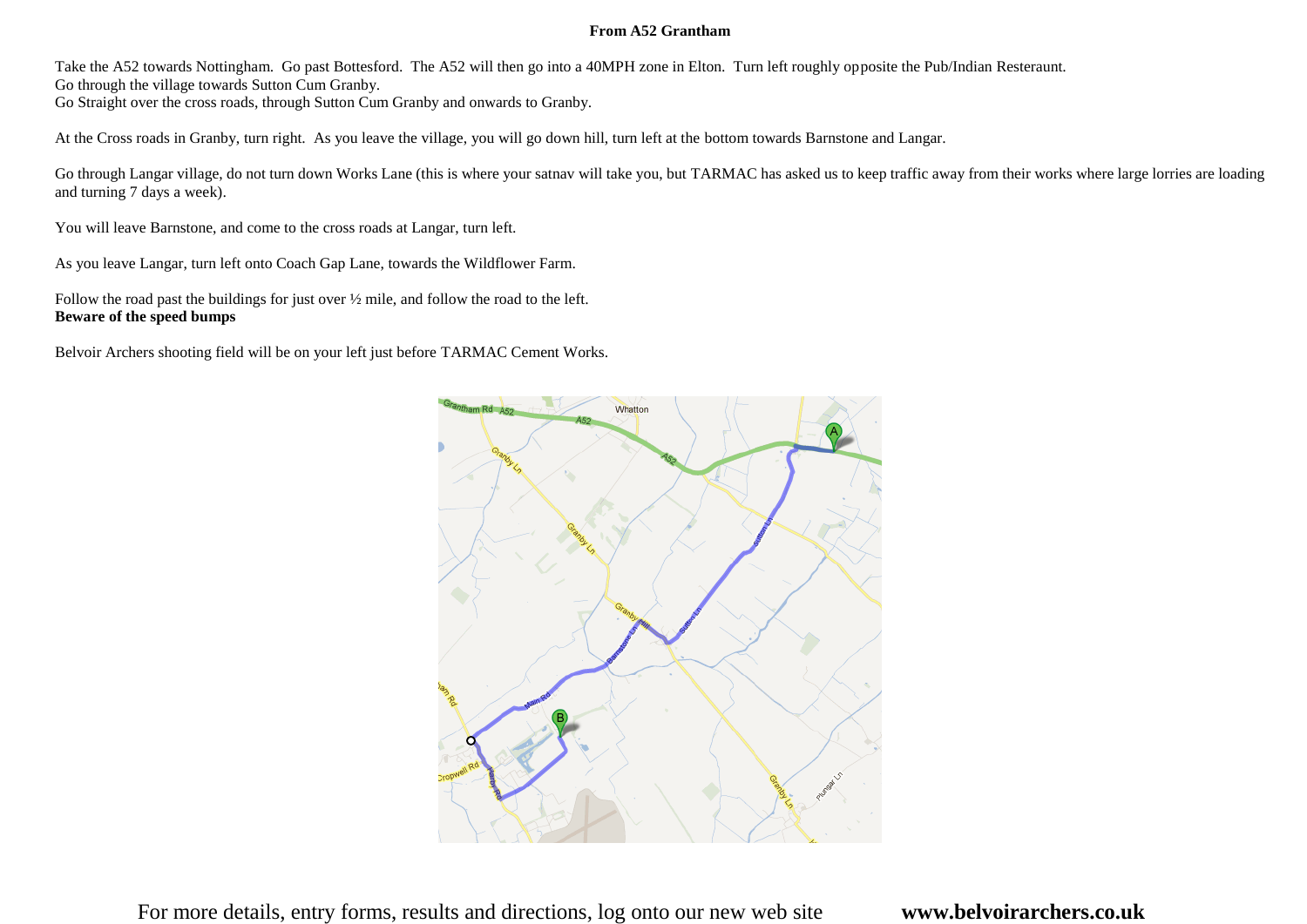#### **A52 from Nottingham**

Take the A52 towards Radcliffe and Bingham.

Go along the dual carriage way from Gamston round about for approx. 1.7 miles, past the petrol station and prepare to turn right at the traffic lights towards Cotgrave, Stragglethorpe and Cropwell Bishop

On the B Road, do not turn right to Cotgrave; instead follow the B road for around 7 miles through Cropwell Bishop to Langar

At the T junction in Langar, turn right.

As you leave Langar, turn left onto Coach Gap Lane, towards the Wildflower Farm.

Follow this road past the buildings for just over ½ mile, and follow the road to the left. **Beware of the speed bumps**

Belvoir Archers shooting field will be on your left just before TARMAC Cement Works.